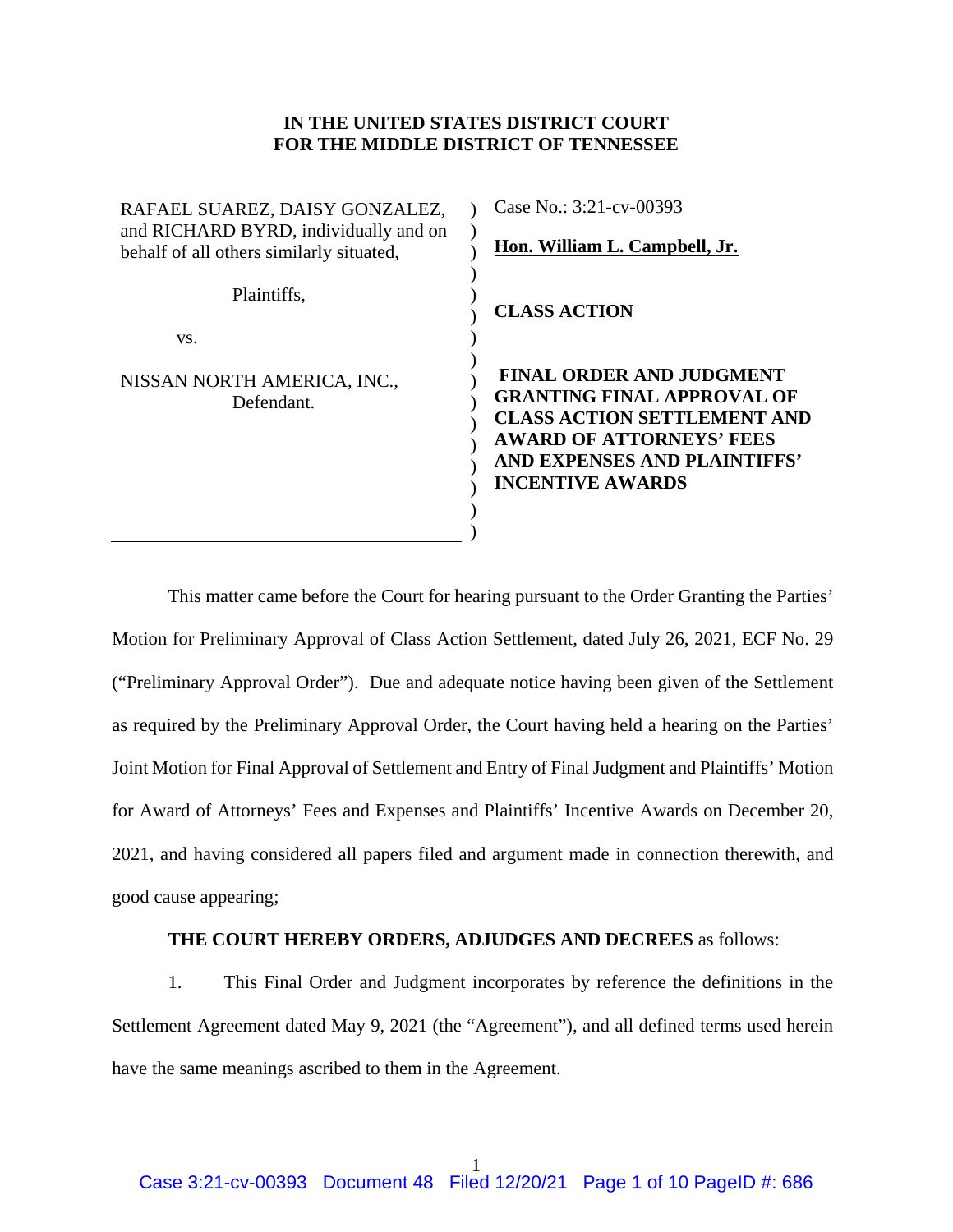2. This Court has jurisdiction over the subject matter of the Action and over all Parties thereto.

3. The Court reaffirms and makes final its provisional findings, rendered in the Preliminary Approval Order, that, for purposes of the Settlement, all prerequisites for maintenance of a class action set forth in Federal Rules of Civil Procedure 23(a) and (b) are satisfied. The Court hereby certifies the following Settlement Class, as modified, pursuant to a Stipulation between the Parties dated December 6, 2021:

**"Settlement Class Vehicles"** means all model year 2013–2018 Nissan Altimas, except the following excluded vehicles:

| <b>Model Years</b> | <b>Trim</b> | Package/Edition (if applicable) |  |  |
|--------------------|-------------|---------------------------------|--|--|
| 2013-2015          | 3.5L SL     |                                 |  |  |
| 2017               | 3.5L SL     |                                 |  |  |
| 2016-2018          | 3.5L SL     | with Tech package               |  |  |
| 2016-2017          | 3.5L SR     |                                 |  |  |
| 2016-2017          | 2.5L SR     | with LED Appearance package     |  |  |
| 2016-2018          | 2.5L SL     | with Tech package               |  |  |
| 2017               | 2.5L SR     | Midnight Edition                |  |  |

For clarity, the Settlement Class Vehicles include all 2013-2018 Altimas manufactured with halogen headlamps, and excludes 2013-2018 Altimas manufactured with Xenon or LED headlamps.

Excluded from the Settlement Class are officers and directors of Nissan North America,

Inc. ("NNA") and its parents and subsidiaries, and any Judge to whom the litigation is assigned.

Also excluded are Settlement Class Members who timely opt out or exclude themselves from the

Settlement.

4. Pursuant to Federal Rule of Civil Procedure 23(e), the Court hereby grants final

approval of the Settlement and finds that it is, in all respects, fair, reasonable, and adequate and

in the best interests of the Settlement Class.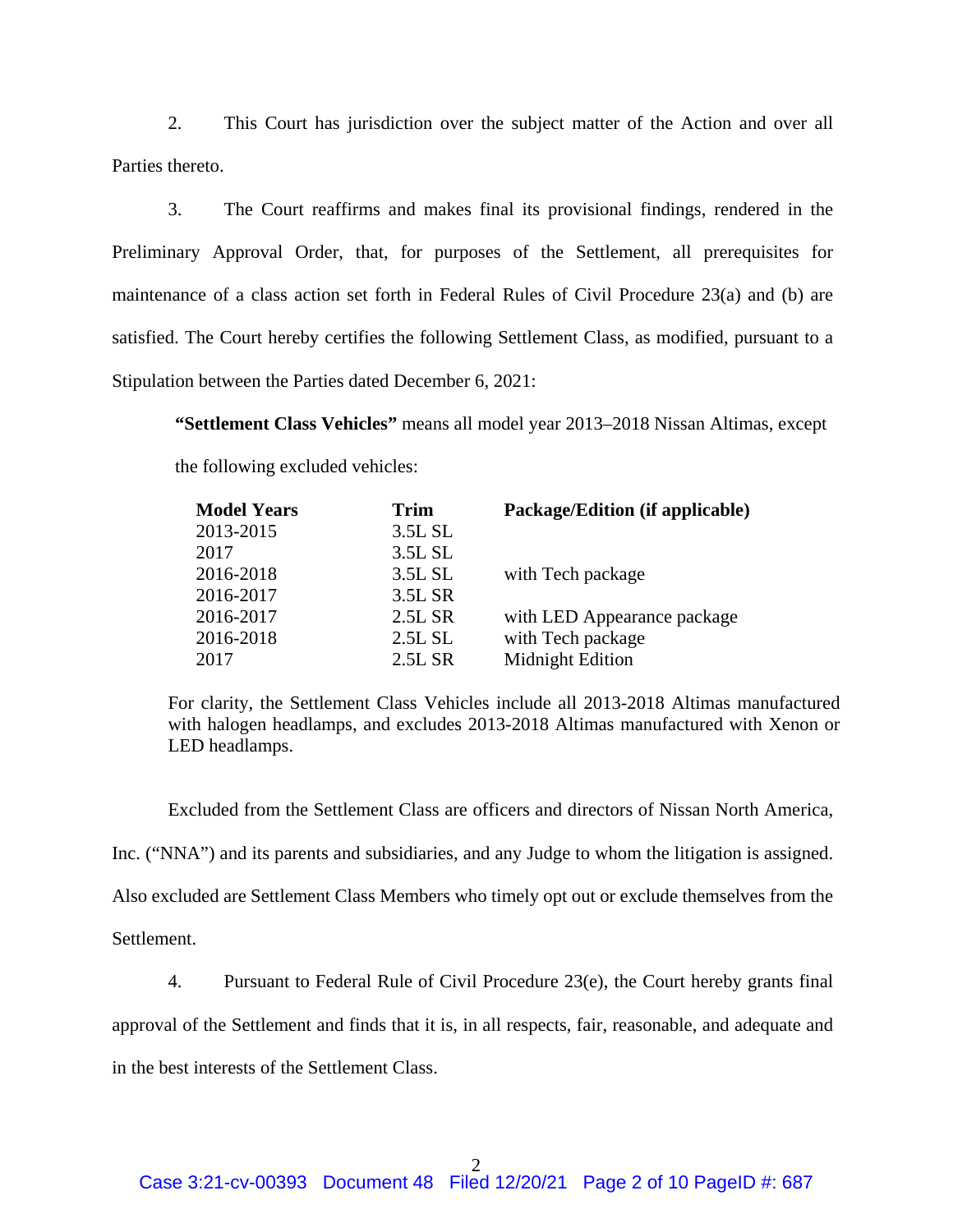5. The Court finds that notice of this Settlement as required by Rule 23(e) of the Federal Rules of Civil Procedure was provided in accordance with the Preliminary Approval Order and constituted the best notice practicable of the proceedings and matters set forth therein, including the Settlement, to all persons entitled to such notice, and that this notice, coupled with all of the additional information contained in the Settlement Website, to which class members were directed by the various forms of Notice, satisfied the requirements of Federal Rule of Civil Procedure 23 and of Due Process.

6. In full accordance with the requirements of the Class Action Fairness Act of 2005, 28 U.S.C. § 1715, the Settlement Administrator caused to be mailed a copy of the proposed class action settlement and all other documents required by said law to the Attorney General of the United States and the Attorneys General in each of the jurisdictions where class members reside. None of the Attorneys General filed objections to the Settlement. The Court finds and confirms that 28 U.S.C. § 1715 has been fully satisfied and that the Settlement is therefore entitled to binding effect as to all members of the Settlement Class who did not timely and validly opt out.

7. The Court has considered all relevant factors for determining the fairness of the Settlement and has concluded that all such factors weigh in favor of granting final approval. The Settlement was a result of arm's-length negotiation by experienced counsel with an understanding of the strengths and weaknesses of their respective cases. Negotiation occurred with the benefits of adequate investigation, settlement-related discovery, and due diligence, and with the assistance of a well-respected independent mediator. Among the factors that they considered are those set forth in the briefing on Final Approval as well as the briefing on the Motion for Attorneys' Fees. Lead Class Counsel have conducted a detailed investigation of the facts and analyzed the relevant legal issues. Although Lead Counsel believe the Settlement Class Members' claims have merit,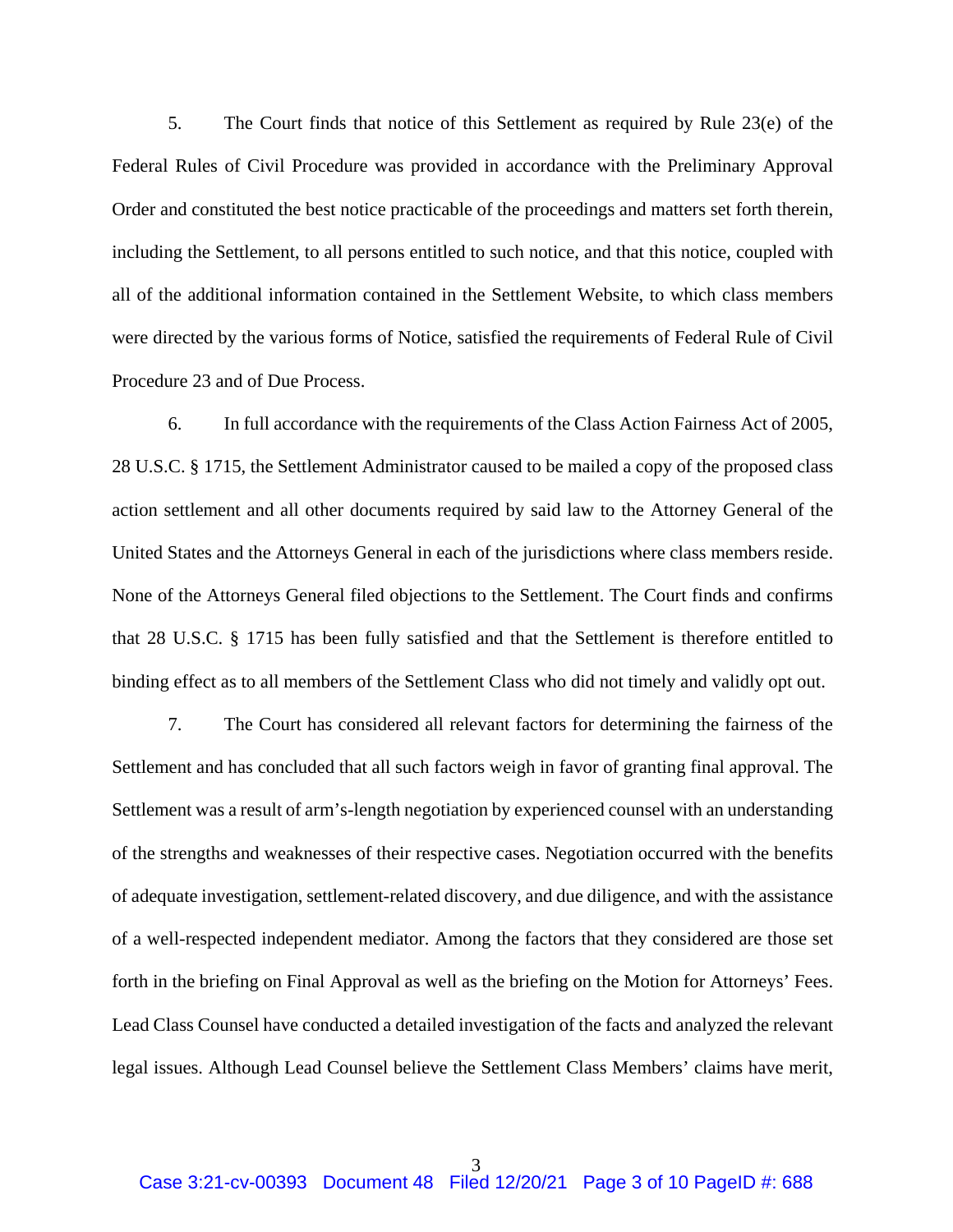they also have reasonably and adequately examined the benefits to be obtained under the Settlement compared to the costs, risks, and delays associated with the continued litigation of these claims.

8. The Court finds that the Settlement is fair, reasonable, and adequate, particularly in light of the complexity, expense, and duration of the litigation and the risks involved in establishing liability and damages and in maintaining class action status through trial and appeal.

9. The benefits to the Settlement Class constitute fair value given in exchange for the release of the claims of the Settlement Class. The Court finds that the consideration to be provided under the Settlement is reasonable in type and scope considering the facts and circumstances of this case, the types of claims and defenses asserted in the Lawsuit, the claims to be released, and the risks associated with the continued litigation of these claims.

10. The Court finds that in all respects the Settlement treats class members equitably in relation to each other, and that the method of distributing relief is fair, appropriate and efficient. Those benefits that can be extended automatically (the warranty extension) are extended automatically. A claim form is only required for reimbursements, which is justified since NNA would not otherwise have all necessary information to determine the amount of and entitlement to the reimbursement. The method of processing those claim forms is likewise fair, reasonable and adequate. Finally, there are no side agreements aside from those expressed in the Settlement itself.

11. The Court directs the Parties and the Settlement Administrator to implement the Settlement according to its terms and conditions.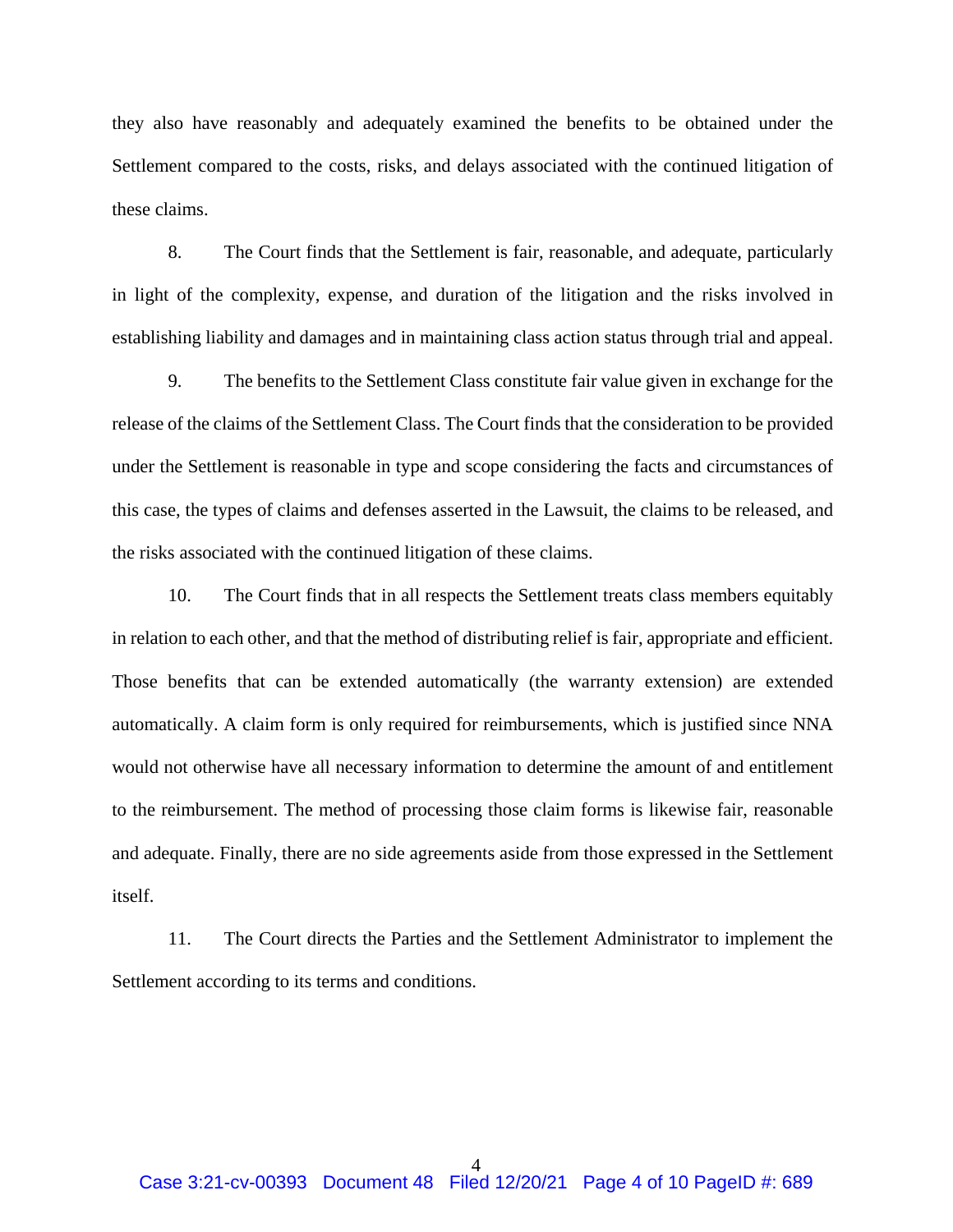12. Upon the Effective Date, Representative Plaintiffs and all Settlement Class Members shall be deemed to have, and by operation of this Judgment shall have, fully, finally, and forever released, relinquished, and discharged the Released Parties from all Released Claims.

13. All Class Members were given a full and fair opportunity to participate in the Final Approval Hearing, and all members of the Settlement Class wishing to be heard have been heard. Class Members have also had a full and fair opportunity to opt out of the proposed Settlement and the Class.

14. The Persons identified in **Exhibit A** hereto requested timely and valid exclusion from the Settlement Class as of the Opt-Out Deadline. The Court agrees with and adopts the findings of the Settlement Administrator as to the validity of these opt outs. Any other opt outs are hereby ruled invalid and ineffective. These Persons shall not share in the benefits of the Settlement, and this Final Order and Judgment does not affect their legal rights to pursue any claims they may have against Defendant or any Released Party. All other members of the Settlement Class are hereinafter barred and permanently enjoined from prosecuting any Released Claims against the Released Parties in any court, administrative agency, arbitral forum, or other tribunal.

15. The Court hereby re-confirms that named Plaintiffs are suitable Class Representatives. The Court approves an award of \$5,000 to each of Plaintiffs Rafael Suarez, Daisy Gonzalez, and Richard Byrd as reasonable payment for his or her efforts, expenses and risks as Plaintiffs in bringing this lawsuit, which shall be paid by NNA as provided for in the Settlement.

16. Based upon the evidence submitted, the Court confirms its appointment of Timothy N. Mathews, Samantha E. Holbrook, Alex M. Kashurba, and Zachary P. Beatty of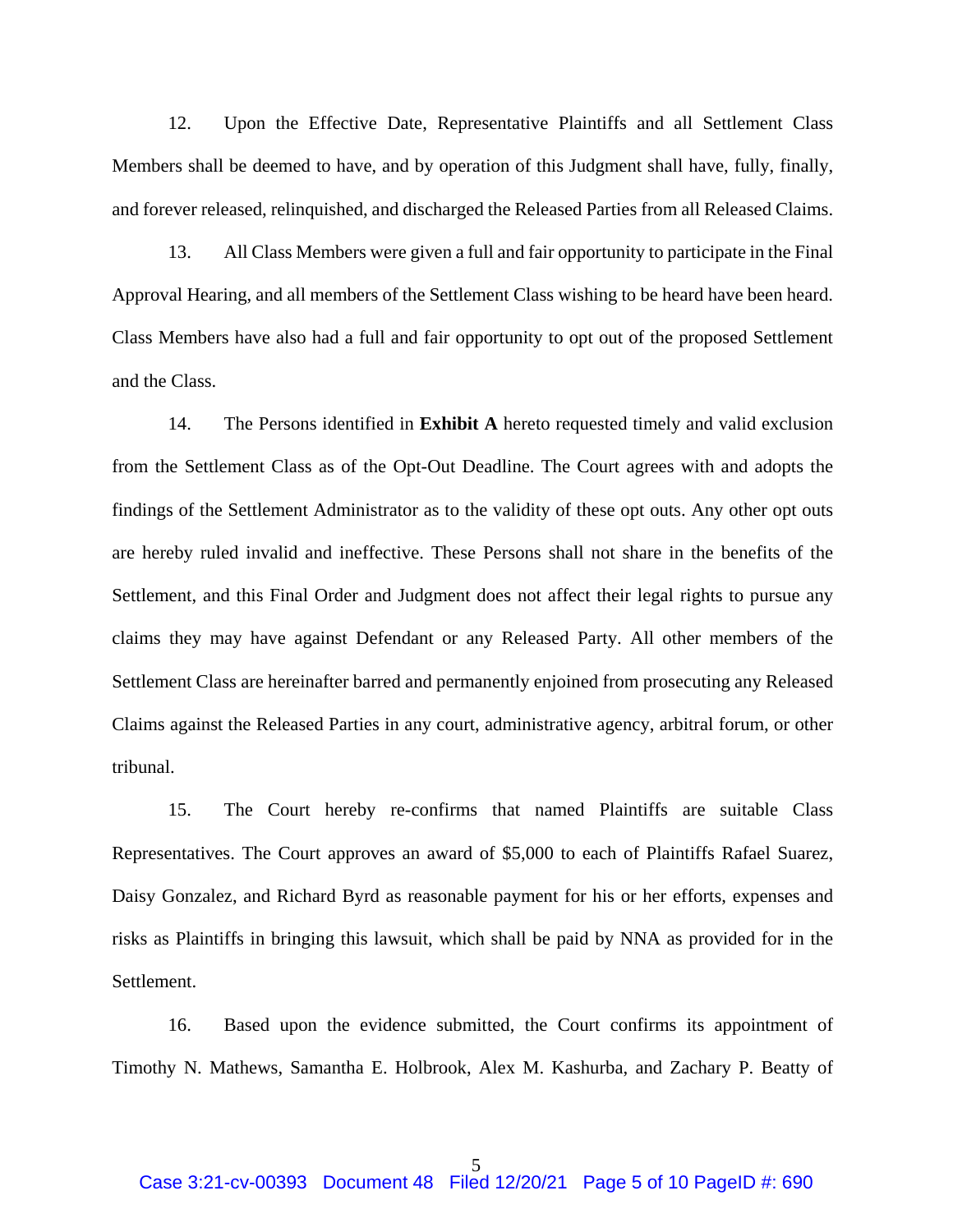Chimicles Schwartz Kriner & Donaldson-Smith LLP as Lead Class Counsel and John Spragens of Spragens Law PC as additional Class Counsel, having determined that the requirements of Rule 23(g) of the Federal Rules of Civil Procedure are satisfied by this appointment. The Court finds that these attorneys possess the requisite knowledge, experience, and skills to advance the interests of the Settlement Class. The Court, after careful review of counsel's requested fee as compared to the overall value of the Settlement and counsel's expended efforts on the case, and after applying the appropriate standards required by relevant case law, hereby approves an award of \$2,500,000 to Lead Class Counsel as reasonable payment for Attorneys' Fees, Costs and Expenses, which shall be paid by NNA as provided in the Settlement.

17. Neither the Settlement, nor any act performed or document executed pursuant to or in furtherance of the Settlement, is or may be deemed to be or may be used as an addition of, or evidence of, (a) the validity of any Released Claim, (b) any wrongdoing or liability of Defendant, or (c) any fault or omission of Defendant in any proceeding in any court, administrative agency, arbitral forum, or other tribunal.

18. Without affecting the finality of this Judgment, this Court reserves exclusive jurisdiction over all matters related to administration, consummation, enforcement, and interpretation of the Settlement, and this Final Order and Judgment, including (a) distribution or disposition of the settlement funds; and (b) the Parties for the purpose of construing, enforcing, and administering the Settlement. If any Party fail(s) to fulfill its or their obligations under the Settlement, the Court retains authority to vacate the provisions of this Judgment releasing, relinquishing, discharging, barring and enjoining the prosecution of, the Released Claims against the Released Parties, and to reinstate the Released Claims against the Released Parties.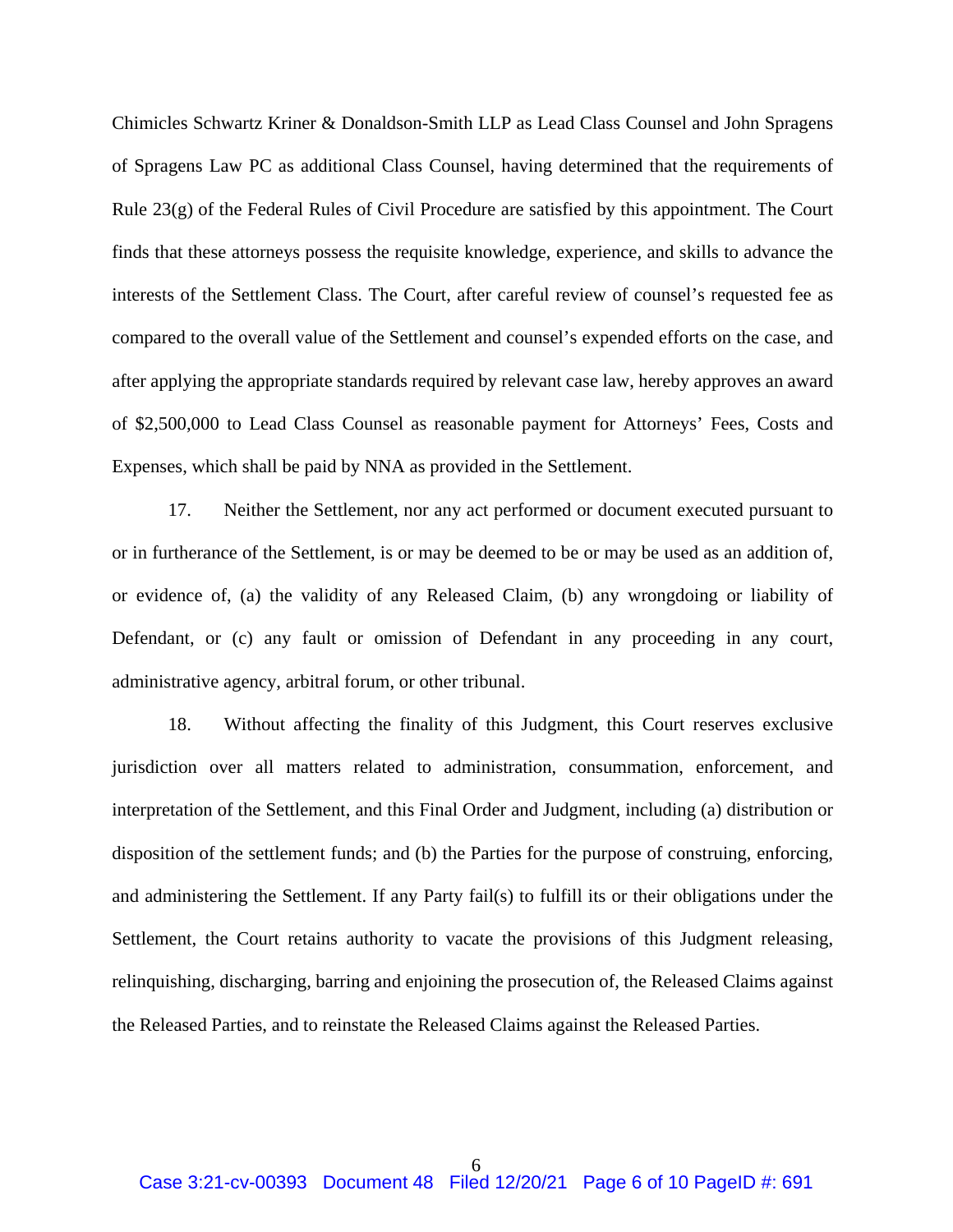19. If the Settlement does not become effective, then this Judgment shall be rendered null and void to the extent provided by and in accordance with the Agreement and shall be vacated and, in such event, all orders entered and releases delivered in connection herewith shall be null and void to the extent provided by and in accordance with the Agreement.

20. The Court has considered the objections of putative Class Members and finds that they are unpersuasive and, therefore, overrules and denies them. The Court further approves the withdrawal of the objection from Ms. Lindsay Whitaker.

21. The Court hereby enters a judgment of dismissal, pursuant to Rule 54(b) of the Federal Rules of Civil Procedure, of the Released Claims by the Settlement Class Members, with prejudice and without costs, except as specified in this Order.

22. The Court finds that no just reason exists for delay in entering this Final Judgment and Order of Dismissal.

## **IT IS SO ORDERED.**

DATED: December 20, 2021

HONORABLE WILLIAM L. CAMPBELL, JR. UNITED STATES DISTRICT JUDGE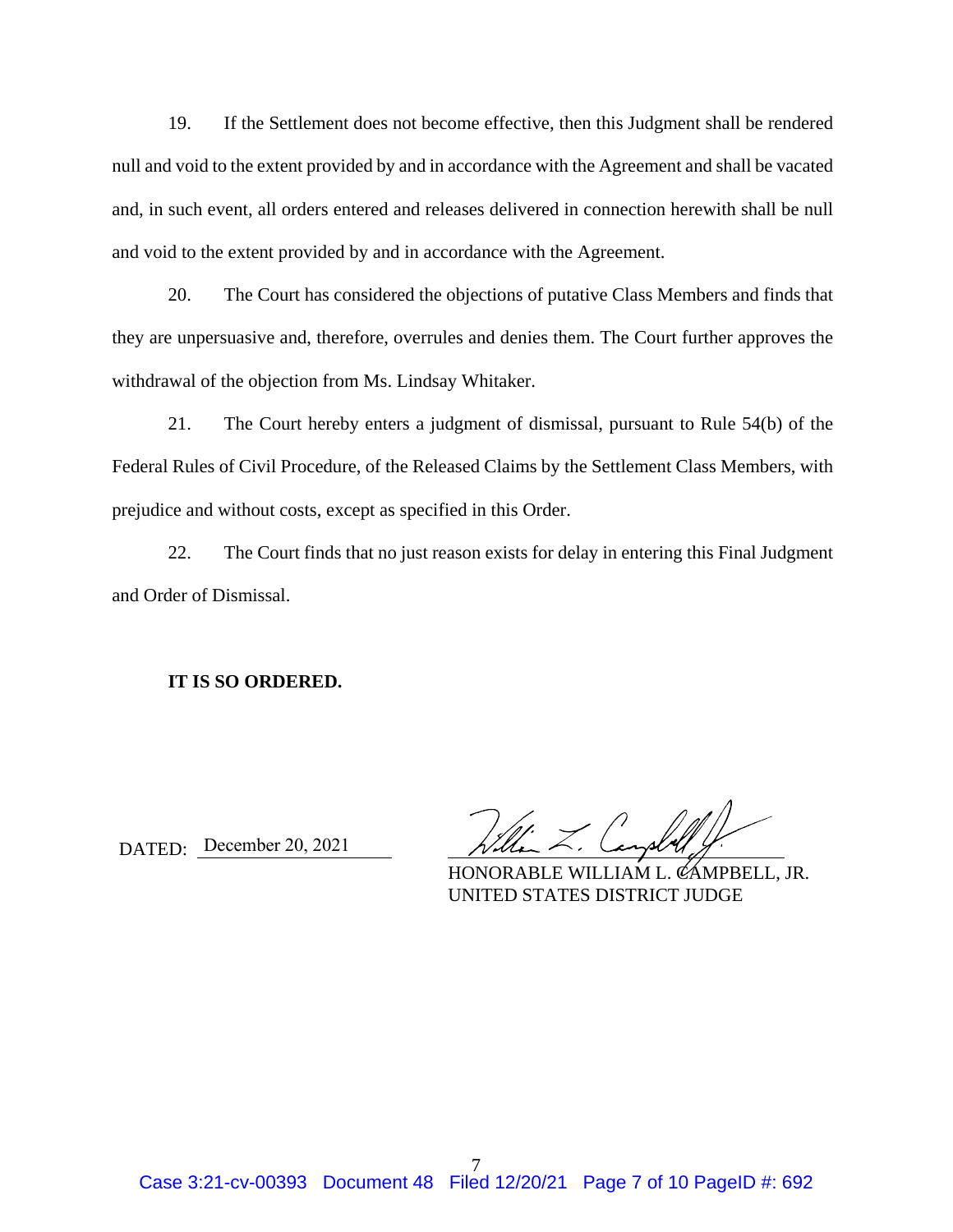## EXHIBIT A

Case 3:21-cv-00393 Document 48 Filed 12/20/21 Page 8 of 10 PageID #: 693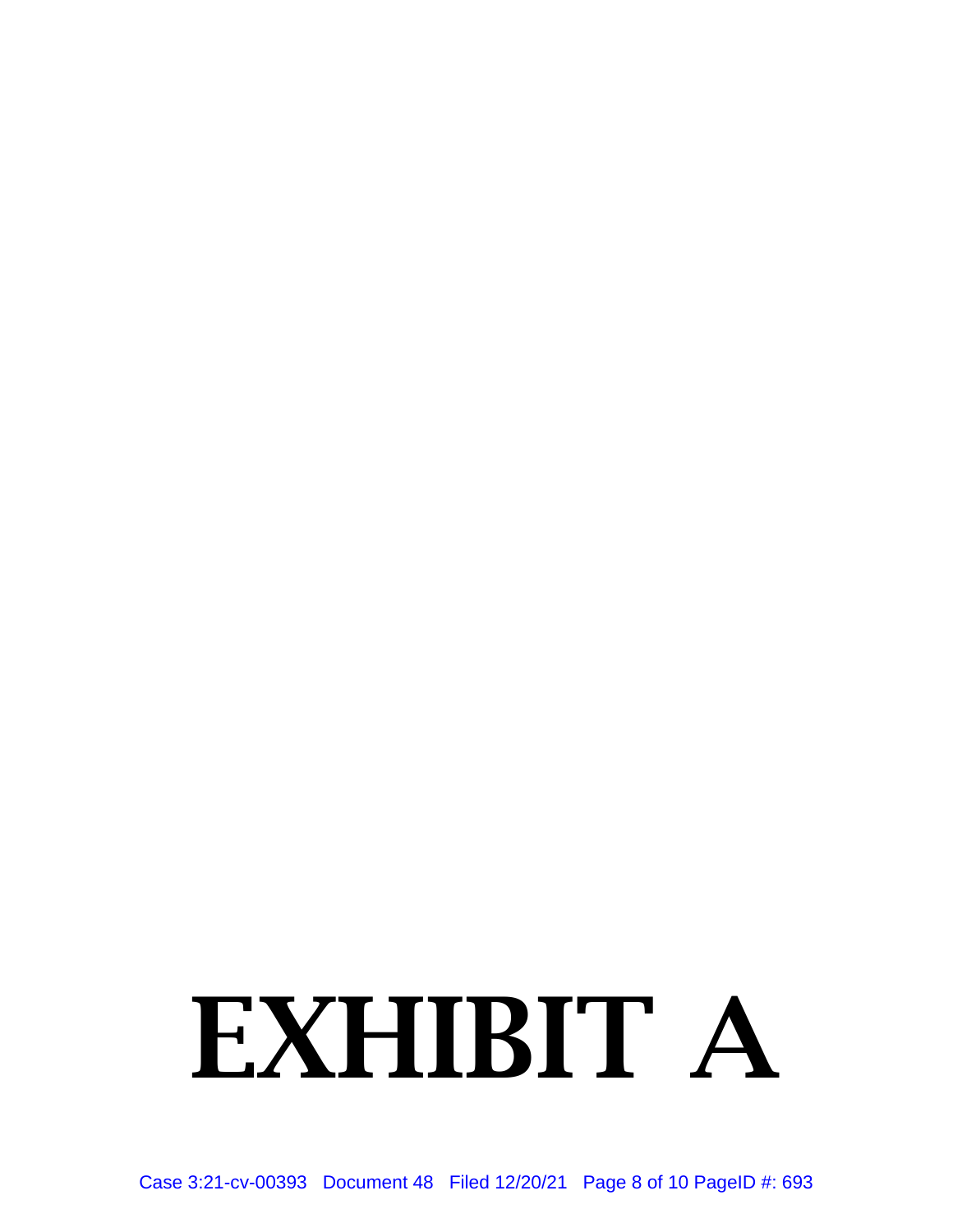| <b>ClaimID</b>      | Last1                           | First1              | <b>City</b>         | <b>St</b> | <b>VIN</b>        |
|---------------------|---------------------------------|---------------------|---------------------|-----------|-------------------|
| 11753893001 BALOG   |                                 | <b>VIVIEN S</b>     | <b>BRIDGEPORT</b>   | <b>CT</b> | 1N4AL3AP7HC230594 |
| 13253877501 BARSKY  |                                 | <b>ROBERT</b>       | PHILADELPHIA        | PA        | 1N4AL3AP4FC220425 |
| 13259056601 BARSKY  |                                 | <b>ROBERT</b>       | PHILADELPHIA        | <b>PA</b> | 1N4AL3AP4JC223642 |
| 13251035201 BARSKY  |                                 | <b>ROBERT</b>       | PHILADELPHIA        | PA        | 1N4AL3AP4DN478624 |
| 10630012001 BUSH    |                                 | <b>RYAN MICHAEL</b> | <b>KATY</b>         | <b>TX</b> | 1N4AL3AP2JC231657 |
| 12058939401 CROWDER |                                 | <b>MARVIN D</b>     | <b>WATERBURY</b>    | <b>CT</b> | 1N4AL3AP8JC260239 |
|                     | 10237157001 GREAT WEST CASUALTY |                     | <b>S SIOUX CITY</b> | <b>NE</b> | 1N4AL3AP1EN233670 |
|                     | 10321075101 GREAT WEST CASUALTY |                     | S SIOUX CITY        | <b>NE</b> | 1N4AL3AP1GC154949 |
|                     | 10690165501 GREAT WEST CASUALTY |                     | <b>S SIOUX CITY</b> | <b>NE</b> | 1N4AL3AP3EC133596 |
|                     | 10696655801 GREAT WEST CASUALTY |                     | S SIOUX CITY        | <b>NE</b> | 1N4AL3AP3EC175427 |
|                     | 11030041501 GREAT WEST CASUALTY |                     | <b>S SIOUX CITY</b> | <b>NE</b> | 1N4AL3AP4FN913922 |
|                     | 11212905501 GREAT WEST CASUALTY |                     | <b>S SIOUX CITY</b> | <b>NE</b> | 1N4AL3AP5EN234093 |
|                     | 11403784001 GREAT WEST CASUALTY |                     | <b>S SIOUX CITY</b> | <b>NE</b> | 1N4AL3AP6EC415053 |
|                     | 10124546401 GREAT WEST CASUALTY |                     | S SIOUX CITY        | <b>NE</b> | 1N4AL3AP0HC478461 |
|                     | 11718603001 GREAT WEST CASUALTY |                     | <b>S SIOUX CITY</b> | <b>NE</b> | 1N4AL3AP7GC135127 |
|                     | 11749857901 GREAT WEST CASUALTY |                     | S SIOUX CITY        | <b>NE</b> | 1N4AL3AP7GN312084 |
|                     | 11807786701 GREAT WEST CASUALTY |                     | <b>S SIOUX CITY</b> | <b>NE</b> | 1N4AL3AP8DC117330 |
|                     | 11871065501 GREAT WEST CASUALTY |                     | S SIOUX CITY        | <b>NE</b> | 1N4AL3AP8EC274292 |
|                     | 12291506901 GREAT WEST CASUALTY |                     | <b>S SIOUX CITY</b> | <b>NE</b> | 1N4AL3AP9GN371315 |
|                     | 12338695001 GREAT WEST CASUALTY |                     | S SIOUX CITY        | <b>NE</b> | 1N4AL3APXDN424910 |
|                     | 11619388801 GREAT WEST CASUALTY |                     | <b>S SIOUX CITY</b> | <b>NE</b> | 1N4AL3AP7EC411688 |
|                     | 10625993301 GREAT WEST CASUALTY |                     | S SIOUX CITY        | <b>NE</b> | 1N4AL3AP2JC259720 |
|                     | 10132334701 GREAT WEST CASUALTY |                     | <b>S SIOUX CITY</b> | <b>NE</b> | 1N4AL3AP0HC158119 |
|                     | 11206932001 GREAT WEST CASUALTY |                     | <b>S SIOUX CITY</b> | <b>NE</b> | 1N4AL3AP5EC199955 |
|                     | 11310007301 GREAT WEST CASUALTY |                     | <b>S SIOUX CITY</b> | <b>NE</b> | 1N4AL3AP5GN382683 |
|                     | 11790215901 GREAT WEST CASUALTY |                     | S SIOUX CITY        | <b>NE</b> | 1N4AL3AP8DC288207 |
|                     | 12078109801 GREAT WEST CASUALTY |                     | <b>S SIOUX CITY</b> | <b>NE</b> | 1N4AL3AP9DN455114 |
|                     | 11962593301 GREAT WEST CASUALTY |                     | S SIOUX CITY        | <b>NE</b> | 1N4AL3AP8FN348901 |
|                     | 12534650501 GREAT WEST CASUALTY |                     | <b>S SIOUX CITY</b> | <b>NE</b> | 1N4AL3APXJC118863 |
|                     | 12608822601 GREAT WEST CASUALTY |                     | S SIOUX CITY        | <b>NE</b> | 1N4AL3AP6DC136202 |
|                     | 10673697801 GREAT WEST CASUALTY |                     | S SIOUX CITY        | <b>NE</b> | 1N4AL3AP3DN525934 |
|                     | 10979853301 GREAT WEST CASUALTY |                     | S SIOUX CITY        | <b>NE</b> | 1N4AL3AP4FC190620 |
|                     | 10781428601 GREAT WEST CASUALTY |                     | S SIOUX CITY        | <b>NE</b> | 1N4AL3AP3FC453633 |
|                     | 11865626001 GREAT WEST CASUALTY |                     | S SIOUX CITY        | <b>NE</b> | 1N4AL3AP8DN563384 |
|                     | 10398979101 GREAT WEST CASUALTY |                     | <b>S SIOUX CITY</b> | <b>NE</b> | 1N4AL3AP2DC102385 |
|                     | 12608260101 GREAT WEST CASUALTY |                     | S SIOUX CITY        | <b>NE</b> | 1N4AL3AP6DC134384 |
|                     | 12428391301 GREAT WEST CASUALTY |                     | S SIOUX CITY        | <b>NE</b> | 1N4AL3APXFC438224 |
|                     | 10960287001 GREAT WEST CASUALTY |                     | S SIOUX CITY        | <b>NE</b> | 1N4AL3AP4EN237471 |
|                     | 11017665001 GREAT WEST CASUALTY |                     | <b>S SIOUX CITY</b> | <b>NE</b> | 1N4AL3AP4FN350595 |
|                     | 12426419001 GREAT WEST CASUALTY |                     | S SIOUX CITY        | <b>NE</b> | 1N4AL3APXFN345191 |
|                     | 12323819501 GREAT WEST CASUALTY |                     | S SIOUX CITY        | <b>NE</b> | 1N4AL3APXDC299838 |
|                     | 12101922601 GREAT WEST CASUALTY |                     | S SIOUX CITY        | <b>NE</b> | 1N4AL3AP9EC160947 |
|                     | 11940651201 GREAT WEST CASUALTY |                     | S SIOUX CITY        | <b>NE</b> | 1N4AL3AP8FN872811 |
|                     | 10481325801 GREAT WEST CASUALTY |                     | S SIOUX CITY        | <b>NE</b> | 1N4AL3AP2FC184265 |
|                     | 11344605601 GREAT WEST CASUALTY |                     | S SIOUX CITY        | <b>NE</b> | 1N4AL3AP6DC258087 |
|                     | 10841426701 GREAT WEST CASUALTY |                     | S SIOUX CITY        | <b>NE</b> | 1N4AL3AP3HC239566 |